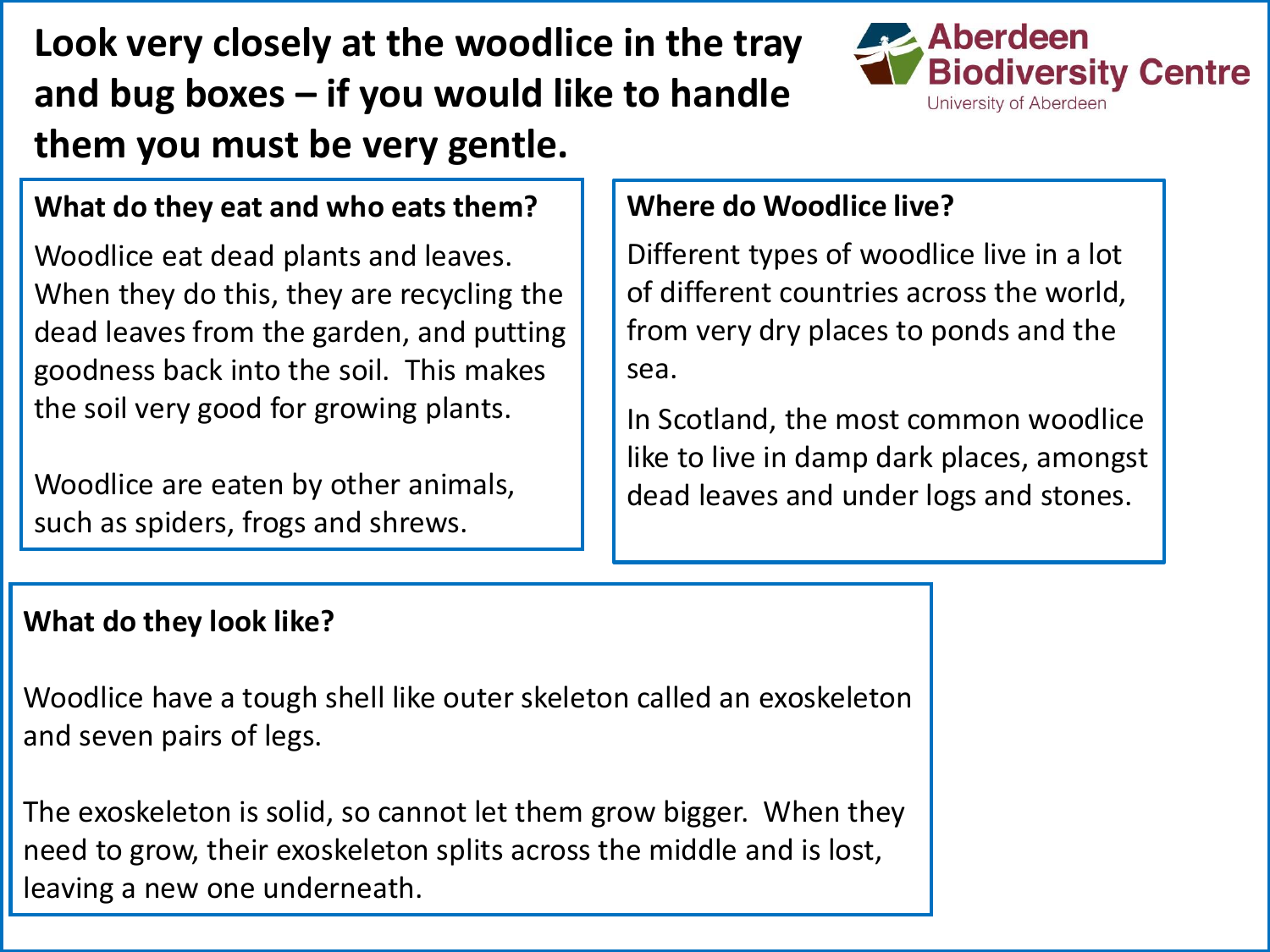**Look very closely at the snails – if you would like to handle them you must spray your hands to make them wet and be very gentle.** 



#### **What do they look like?**

Snails are invertebrates, which means they don't have a backbone. They are related to slugs, mussels and octopus.

Snails have a hard shell which protects their delicate bodies. Look closely at the snails head, they have lower tentacles that help them feel their way, and two upper ones that are eyes on stalks.

#### **Where do snails live?**

More species live in the sea than on land, they can also be found in rivers and ponds.

In Scotland snails are only found near to the coast where the soil is rich in calcium – they need this to help make their shell hard.

### **What do they eat and who eats them?**

Snails are herbivores, which means they only eat plants. They particularly like eating the leaves of primrose, nasturtium, alder, holly and nettles. They have a rough tongue which scrapes away at whatever they are eating.

Many animals eat snails, especially birds, frogs, beetles and hedgehogs.